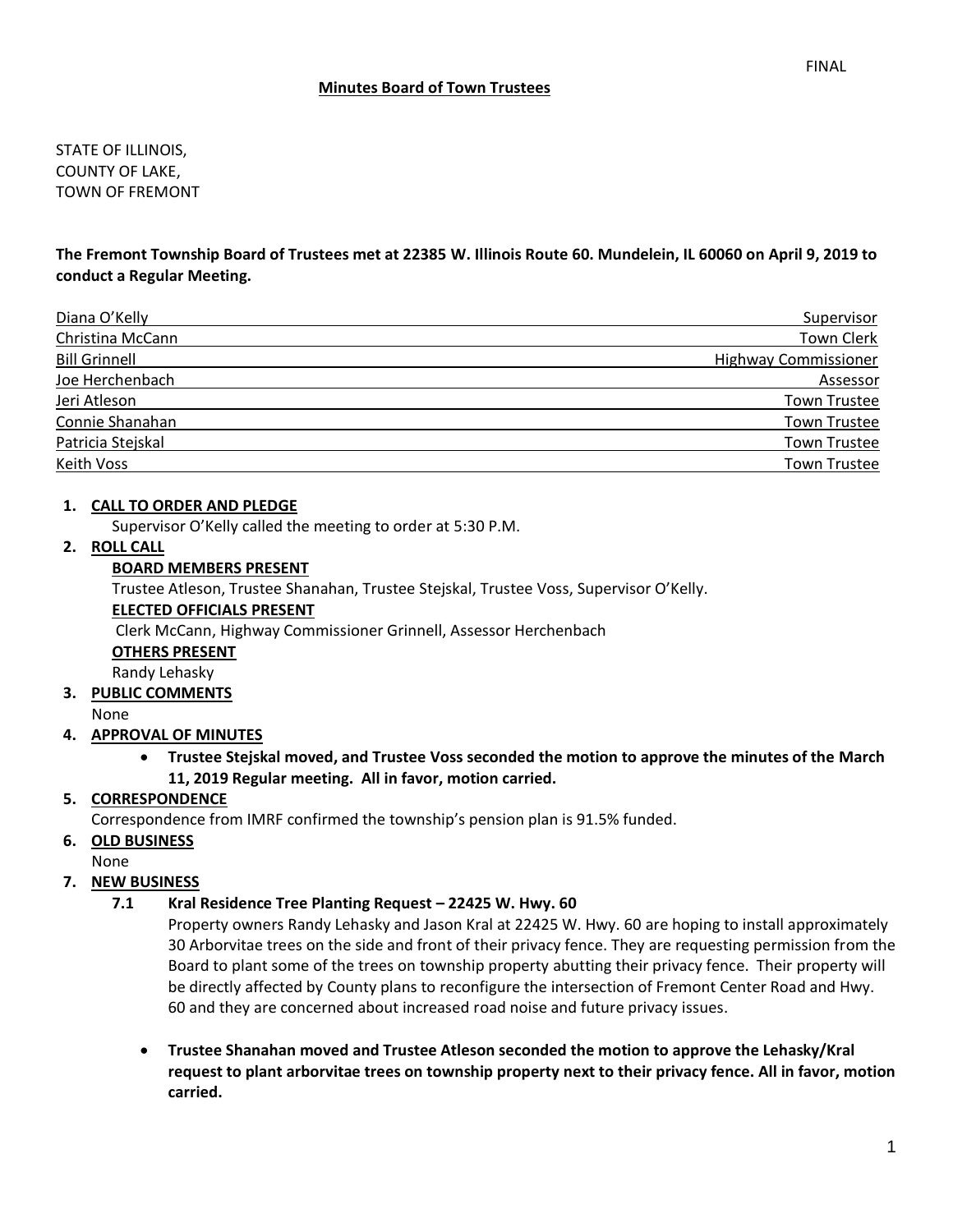## **7.2 Action Fence Quote**

# • **Trustee Shanahan moved and Trustee Voss seconded the motion to approve the quote from Action Fence in the amount of \$7,800.00 for Behm Park sideline fencing and \$9,940.00 for Ivanhoe Park Dugout fencing. All in favor, motion carried.**

#### **Discussion**

Sideline fencing will be installed on the multi-purpose field at Behm Park and Dugout replacement fencing will be installed at Ivanhoe Park.

### **7.3 Tri-Tel Security Camera Quotes**

• **Trustee Shanahan moved and Trustee Stejskal seconded the motion to approve the security camera quote for Behm Park from Tri-Tel Security in the amount of \$4040.00 for the restrooms and \$3965.00 for the maintenance building. All in favor, motion carried.** 

#### Discussion

The Parks Committee agrees with the Board that security cameras are required to address potential vandalism and liability concerns.

#### **8. PARKS REPORT**

Trustee Shanahan reported the following:

- Both parks and the restrooms at Behm Park are officially open
- Baseball, flag football, lacrosse and soccer are all actively using the fields
- Parks staff performed a controlled burn on all detention areas at Behm Park
- Parks staff repaired five lights at Ivanhoe ballfield. All thirty-nine lights are now working
- Plans are to install four security cameras at the maintenance building and another four at the restrooms
- Cracks at the pickleball courts have been sealed
- Bid opening for paving walking paths at Behm Park will be held on April 23rd

### **9. CERT REPORT**

CERT Team Leader Pat Stejskal reported the following:

- Fremont CERT will contribute \$500.00 from their annual budget toward the construction of a new radio antenna at WRLR
- Remainder of report will be given at the Annual Town Meeting

# **10. COMMUNITY GARDEN REPORT**

• Report will be given at Annual Town Meeting

#### **11. ELECTED OFFICIALS' REPORT**

#### **Assessor**

• Report will be given at the Annual Town Meeting

#### **Clerk**

Clerk McCann reported the following:

- FY 2018/2019 Budget Hearings will be held prior to the May 13, 2019 meeting at 6:15 p.m. (Town) and 6:45 p.m. (Road)
- Bid opening for the Administration Center parking lot paving will be held at 10:00 a.m. on April 23 $^{\text{rd}}$

#### **Highway Commissioner**

Highway Commissioner Grinnell reported the following:

• The Lake County Motor Fuel Tax bid was awarded to Peter Baker & Son

#### **Supervisor**

Supervisor O'Kelly reported the following:

• The keyless entry system and security cameras are in the process of being installed at the Administration Center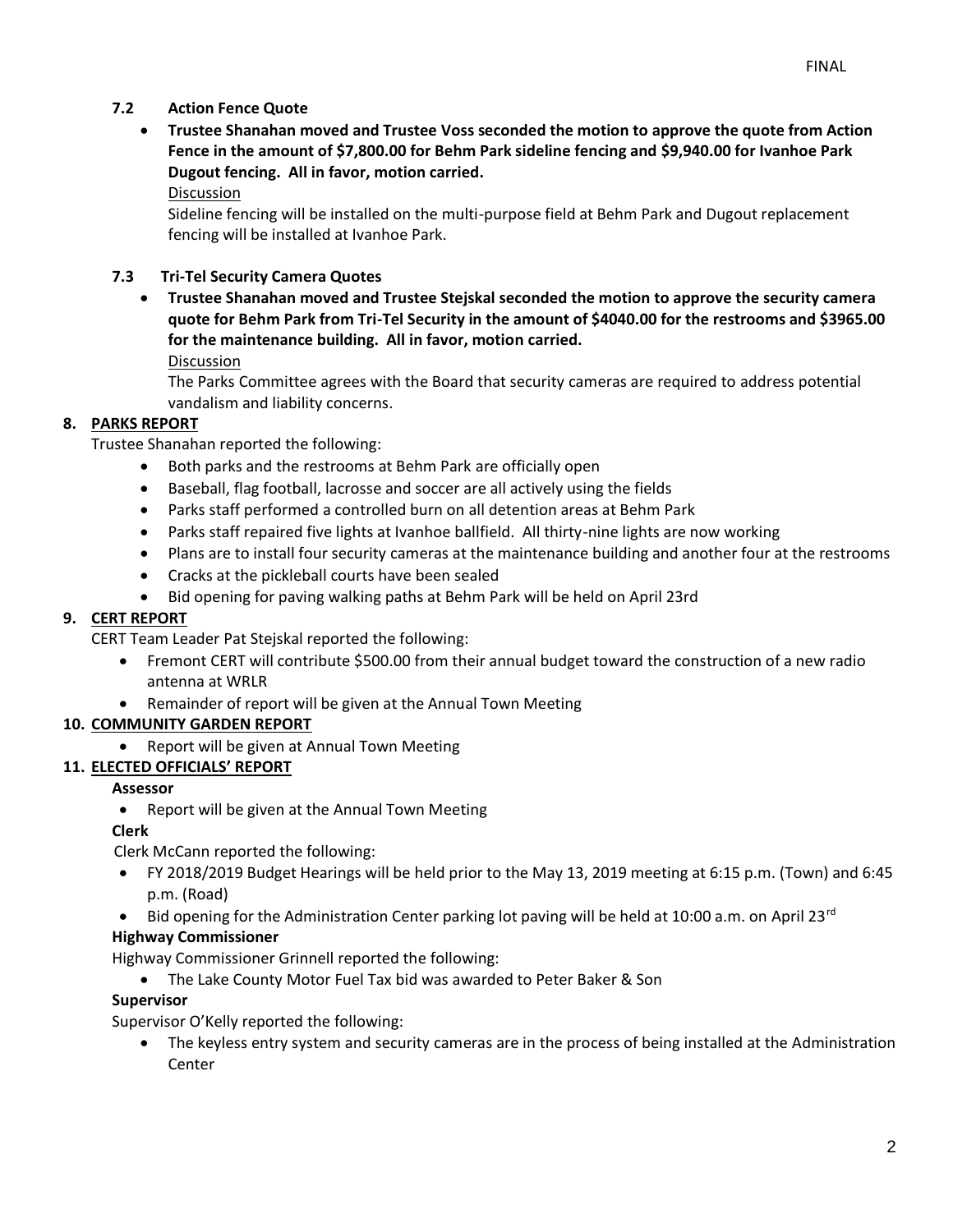- The township's website needs to be updated to function properly on mobile apps. The quote from Technivista (current vendor) is \$5000.00 to redesign the site and will be put before the Board for approval at the May 13, 2019 Regular Meeting
- Refuse Hauling Discussion Forum with Community Representatives was held on March 12 and work is underway to gather information required for SWALCO to write the RFP
- The new budget includes funds to purchase new office laptops and fire safe file cabinets for the Clerk's office
- Supervisor will be out of the office for her annual vacation from April 30 to May 14. As senior Trustee, Trustee Shanahan will oversee the budget hearings and Regular Board Meeting on May 13<sup>th</sup>
- Fremont School delivered a bus load of food donations for the food pantry
- Attended Countryside Lake Homeowner's meeting, Lake County Housing Authority meeting and Parks Committee meeting
- Met with neighbor Jason Kral to discuss tree planting request
- Supervisor and caseworker Nancy Lech were interviewed by County consultants to share their experience in dealing with the homeless population and suggestions for filling gaps to better meet their needs
- Due to high demand, DMV service events will now be held two times per year at our location
- A shredding event will be held at the township on May 18 from 1:30 to 4:30 p.m.

## **Trustees**

- Trustee Atleson inquired if there have been any actions related to the wetland mitigation agreement. Supervisor O'Kelly stated there has not.
- Trustee Voss inquired when proposals for the refuse hauling contract will go out. Supervisor O'Kelly stated the target date is in October 2019.

## **12. GA/EA/FOOD PANTRY REPORT**

The following statistics were reported for March 2019:

- Zero residents received GA or EA Clients assistance
- Forty-eight (48) residents received food pantry assistance
- Three (3) residents received assistance with LIHEAP applications
- Nine (9) residents received assistance with RTA pass applications
- Three (3) residents applied for the Benefit Access Program
- Twelve (12) Diaper Bank donations to residents
- One hundred fifty- one (151) taxi coupons were purchased for medical purposes in February 2019

# **13. PUBLIC COMMENTS**

None

# **14. APPROVAL OF BILLS**

• **Trustee Voss moved, and Trustee Stejskal seconded the motion to audit and approve for payment of Road and Bridge Fund in the amount of \$13,799.44, Permanent Road Fund in the amount of \$78,865.23 and General Town Fund in the amount of \$88,787.50.**

**ROLL CALL: Aye: Trustee Atleson, Trustee Shanahan, Trustee Stejskal, Trustee Voss. Nay: None. All in favor, motion carried.**

• **Trustee Stejskal moved, and Trustee Shanahan seconded the motion to audit and approve for payment of the General Assistance Fund in the amount of \$8,287.61. All in favor, motion carried.**

#### **15. EXECUTIVE SESSION**

None

#### **16. ADJOURN**